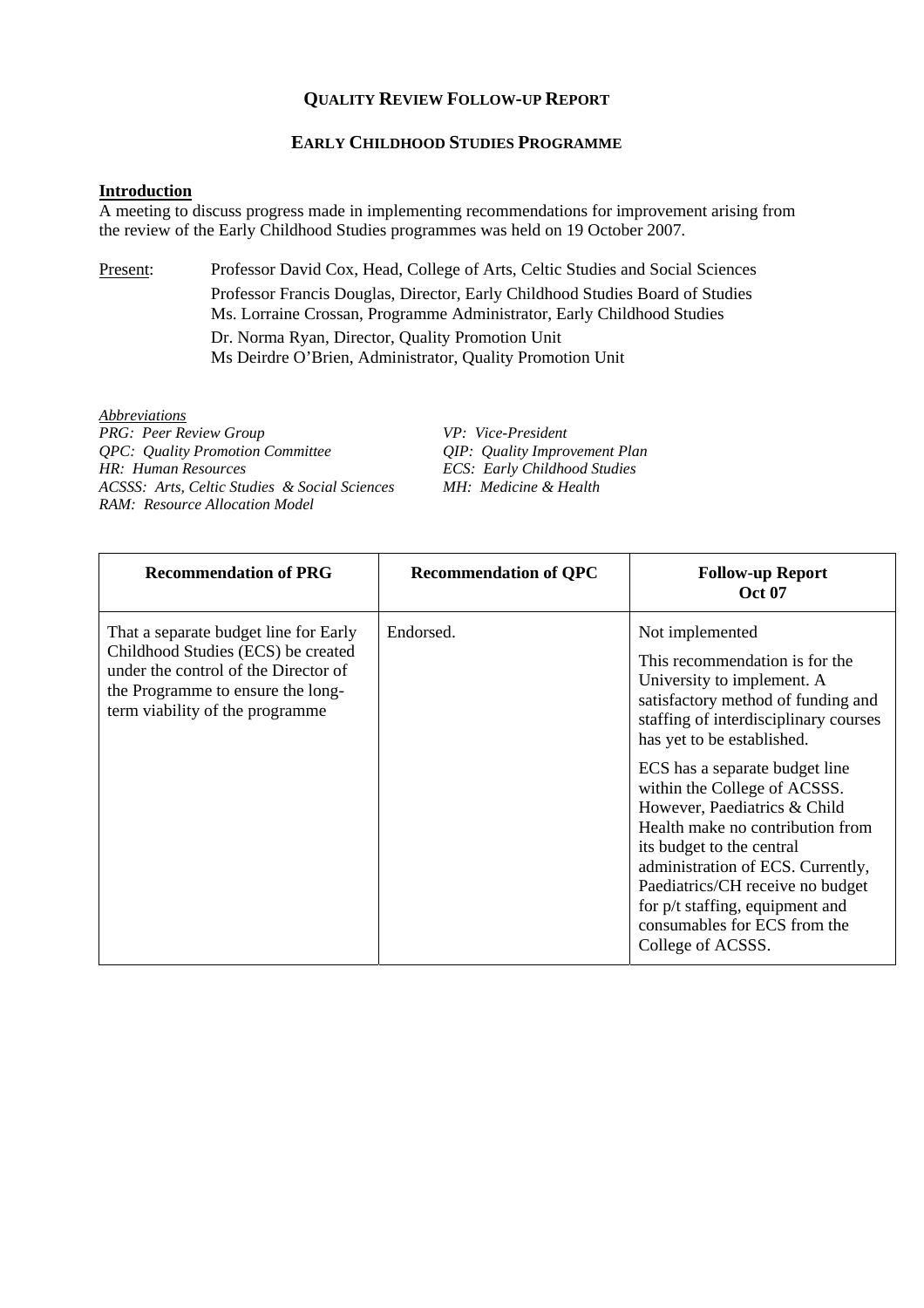| <b>Recommendation of PRG</b>                                                                                                                                                                                                                 | <b>Recommendation of QPC</b>                                                                                                                                                                                                                                                                                                                                                                                           | <b>Follow-up Report</b><br><b>Oct 07</b>                                                                                                                                                                                                                                                                                                                                                                                                                                                                                                                                                                          |
|----------------------------------------------------------------------------------------------------------------------------------------------------------------------------------------------------------------------------------------------|------------------------------------------------------------------------------------------------------------------------------------------------------------------------------------------------------------------------------------------------------------------------------------------------------------------------------------------------------------------------------------------------------------------------|-------------------------------------------------------------------------------------------------------------------------------------------------------------------------------------------------------------------------------------------------------------------------------------------------------------------------------------------------------------------------------------------------------------------------------------------------------------------------------------------------------------------------------------------------------------------------------------------------------------------|
| That serious consideration be given to<br>the filling of a permanent full-time<br>Lecturer position in Applied Social<br>Studies relevant to the content of the<br>Early Childhood Degree.                                                   | Not endorsed.<br>When the RAM is fully<br>implemented the resources<br>accruing to the Programme will<br>become fully transparent.<br>Staffing for the Programme will<br>then be a matter for the Director<br>of the Programme within<br>available resources.                                                                                                                                                          | Not implemented.<br>A satisfactory method of funding<br>and staffing of interdisciplinary<br>courses has yet to be established.<br>It was noted that a number of<br>appointments have been made in<br>departments because of FTEs from<br>ECS programme, as follows:<br>Paediatrics/College MH (delivering<br>$\frac{1}{4}$ degree): 3 staff (1 to retire at<br>December 07; 1 F/T Temp to<br>commence in Jan.);<br>Applied Social Studies (delivering<br>$\frac{1}{3}$ degree): 2 staff;<br>Education (delivering $\frac{1}{3}$ degree): 3<br>staff;<br>Applied Psychology (delivering 1/9<br>degree): 1/2 staff |
| That a Curriculum Committee to<br>oversee the overall consistency and<br>coherence of the programme be<br>established.                                                                                                                       | Endorsed the need to oversee the<br>overall consistency and coherency<br>of the Programme. However the<br>QPC were of the view that this is<br>the responsibility of the Board of<br>Studies and that a separate<br>curriculum committee is not<br>required, or, that if it is formed it<br>is a subset of the Board of Studies<br>and not comprised of individuals<br>who are not members of the<br>Board of Studies. | Ongoing<br>A Curriculum Committee was<br>established as a subset of the Board<br>of Studies. A revised programme<br>was devised as a result, but was not<br>implemented as the consent of all<br>departments contributing to the<br>degree is required in order to<br>implement change.                                                                                                                                                                                                                                                                                                                           |
| That a multi-disciplinary research<br>committee which would develop and<br>highlight such research opportunities<br>and, furthermore, seek to source<br>external funding for multi-<br>disciplinary research initiatives, be<br>established. | Endorsed the need to develop and<br>highlight research opportunities.<br>The QPC noted that the remit of<br>the Board of Studies should<br>include research and should lead<br>on this action.                                                                                                                                                                                                                         | Ongoing<br>A research committee has been<br>established and is in the early stages<br>of exploring a potential research<br>strategy for the programme.                                                                                                                                                                                                                                                                                                                                                                                                                                                            |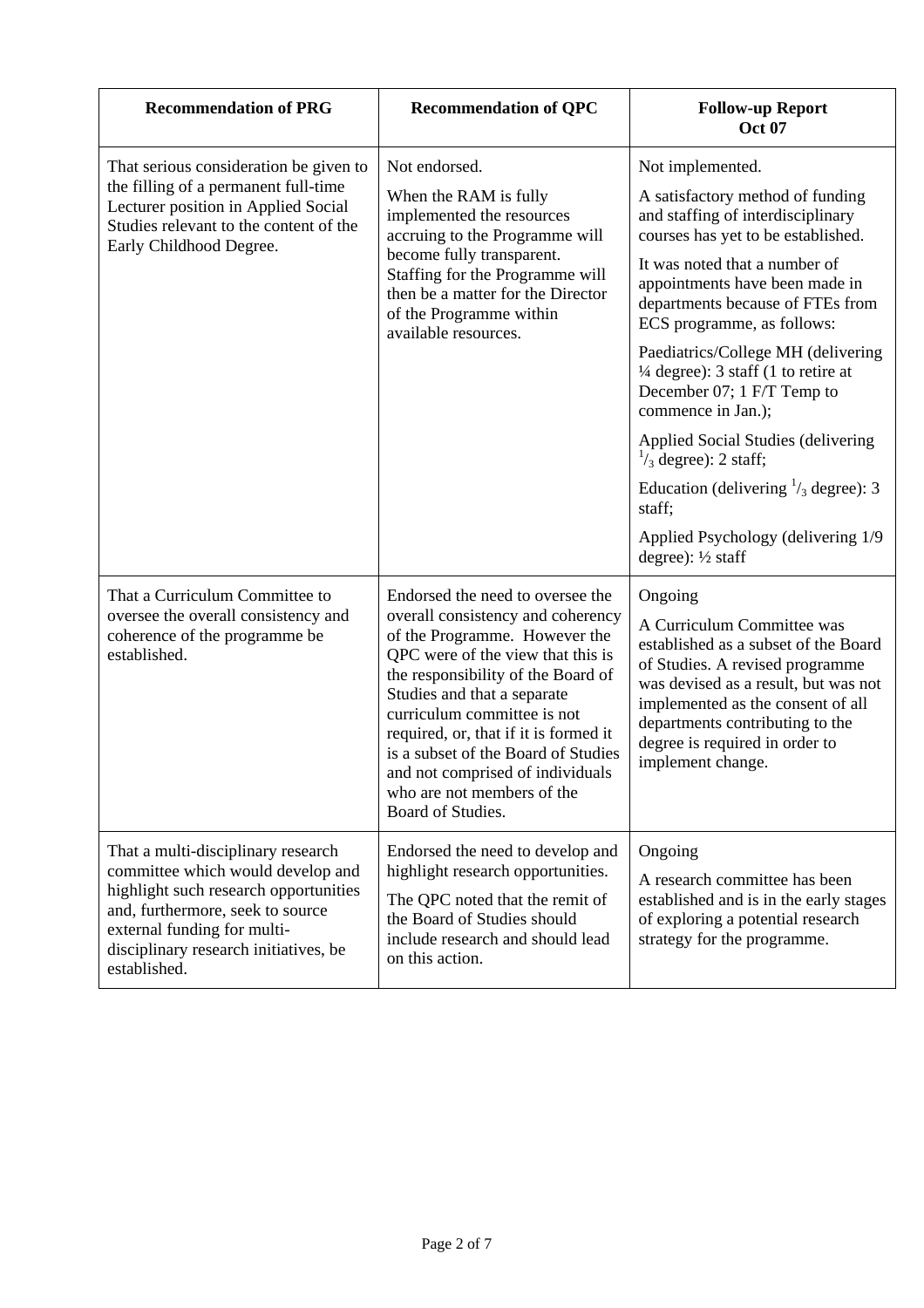| <b>Recommendation of PRG</b>                                                                                                                                                                  | <b>Recommendation of QPC</b> | <b>Follow-up Report</b><br><b>Oct 07</b>                                                                                                                                                                                                                                                                                                                                                                                                                                                                                         |
|-----------------------------------------------------------------------------------------------------------------------------------------------------------------------------------------------|------------------------------|----------------------------------------------------------------------------------------------------------------------------------------------------------------------------------------------------------------------------------------------------------------------------------------------------------------------------------------------------------------------------------------------------------------------------------------------------------------------------------------------------------------------------------|
| That the proposed development of a<br>Model Crèche and Pre-school does<br>not proceed.                                                                                                        | Endorsed.                    | Not implemented<br>The Board of Studies proceeded<br>with this development, contrary to<br>the recommendation of the PRG, as<br>the establishment of the Model<br>Crèche and Pre-School was<br>considered to be critical to the<br>training of students in practical<br>childcare skills and self-protection<br>before going on placement, in the<br>new childcare profession in Ireland.<br>The Professional Practice Room has<br>been established at St Vincent's<br>Primary School with a grant from<br>the College of ACSSS. |
| That a dedicated Early Childhood<br><b>Studies Resource Centre is not</b><br>established.                                                                                                     | Endorsed.                    | Not implemented<br>The Board of Studies decided to<br>proceed with the development of a<br>Resource Centre, contrary to the<br>recommendation of the PRG. The<br>creation of the new childcare<br>profession in Ireland requires that<br>students are familiar with the most<br>recent legislation, government<br>regulations, videotapes of good<br>practice etc. before going on<br>placement.<br>A Resource Centre has been<br>established at St Vincent's Primary<br>School with a grant from the<br>College of ACSS.        |
| That the proposal to develop a more<br>comprehensive programme of<br>Pastoral Care not be implemented                                                                                         | Endorsed recommendation.     | The Department has not progressed<br>with the development of a more<br>comprehensive programme of<br>Pastoral Care, however, the<br>Department has continued with the<br>level of care given to date. The<br>Department feels that its low drop<br>out rate is largely due to the level of<br>support afforded to the students.                                                                                                                                                                                                  |
| That the University develop its<br>policies and workable formula for<br>budgetary aspects and resource<br>allocation for interdisciplinary degree<br>programmes in the context of the<br>RAM. | Endorsed.                    | Not yet implemented<br>This recommendation is for the<br>University to implement. A<br>satisfactory method of funding and<br>staffing of interdisciplinary courses<br>has yet to be established.                                                                                                                                                                                                                                                                                                                                 |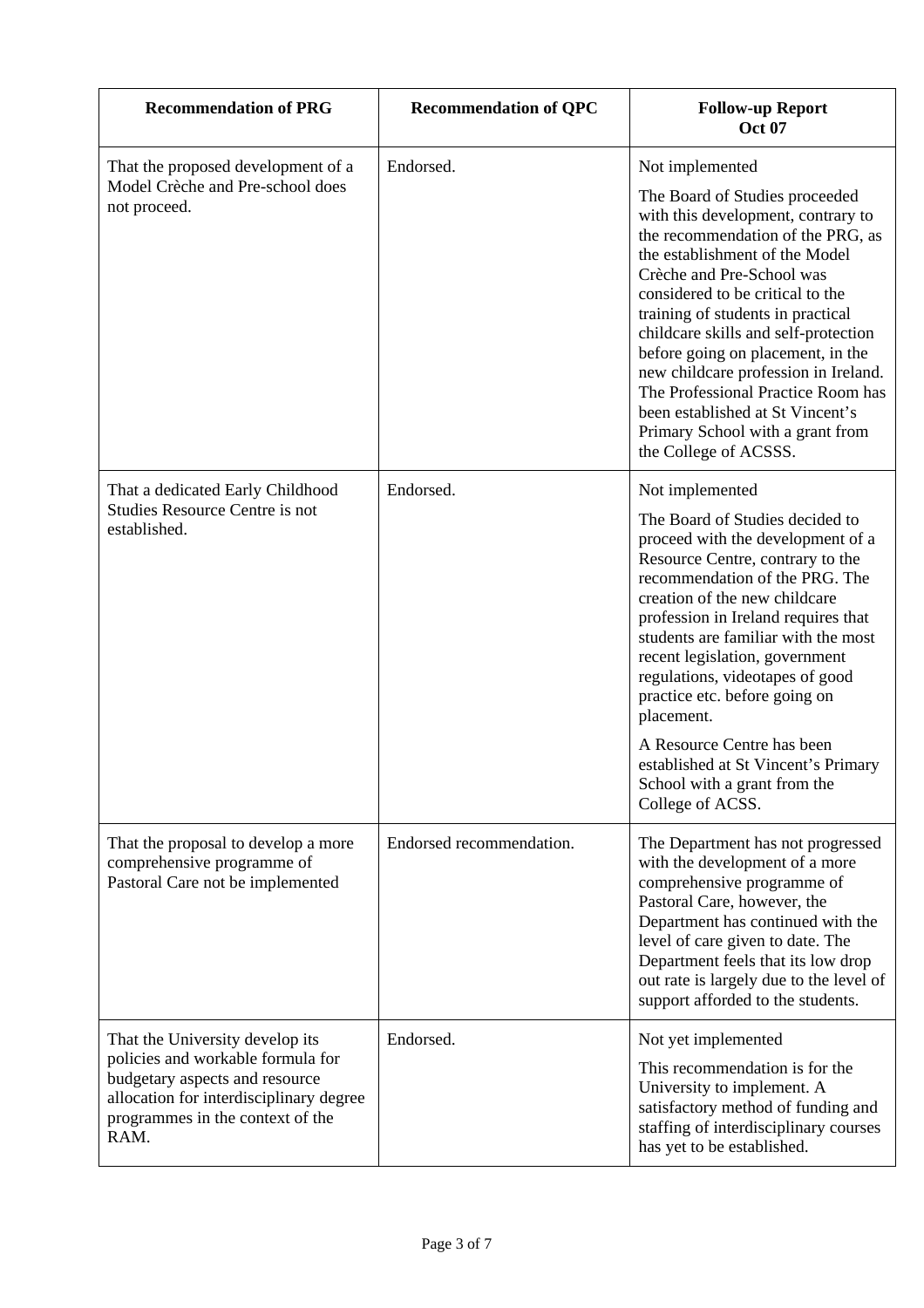| <b>Recommendation of PRG</b>                                                                                                                                                                                                                                                                                                                                                                                                              | <b>Recommendation of QPC</b>                                                                                                                                                                                                                                                                                                                                                 | <b>Follow-up Report</b><br><b>Oct 07</b>                                                                                                                                                                           |
|-------------------------------------------------------------------------------------------------------------------------------------------------------------------------------------------------------------------------------------------------------------------------------------------------------------------------------------------------------------------------------------------------------------------------------------------|------------------------------------------------------------------------------------------------------------------------------------------------------------------------------------------------------------------------------------------------------------------------------------------------------------------------------------------------------------------------------|--------------------------------------------------------------------------------------------------------------------------------------------------------------------------------------------------------------------|
| That the Board of Studies review the<br>management structure for the degree<br>programme as a matter of immediate<br>urgency and consider a clearer<br>definition of roles and<br>responsibilities.                                                                                                                                                                                                                                       | Strongly endorsed.                                                                                                                                                                                                                                                                                                                                                           | Implemented and ongoing<br>The Board of Studies meets twice a<br>year. An Executive Management<br>Group meets weekly. A Research<br><b>Committee and Staff/Student</b><br>Committee have also been<br>established. |
| That consideration be given to means<br>of incentivising the participation of<br>schools and colleges in<br>interdisciplinary degrees.                                                                                                                                                                                                                                                                                                    | Endorsed.<br>The QPC noted that this is an<br>issue the UMG are aware of and<br>are taking into account in<br>development of the RAM.                                                                                                                                                                                                                                        | Not implemented.<br>Under consideration by the<br>University.                                                                                                                                                      |
| That the Chair in Early Childhood<br>Studies be filled as soon as possible.                                                                                                                                                                                                                                                                                                                                                               | Endorsed.<br>The QPC noted that this<br>recommendation has been<br>implemented and that the<br>appointee has taken up position.                                                                                                                                                                                                                                              | Implemented.<br>The Chair has been filled.                                                                                                                                                                         |
| That the Director be given access on<br>the DMIS to all modules taken by all<br>students in all years of the Degree<br>programme with immediate effect.                                                                                                                                                                                                                                                                                   | Strongly endorsed.                                                                                                                                                                                                                                                                                                                                                           | Implemented.                                                                                                                                                                                                       |
| That consideration be given to the<br>provision of appropriate dedicated<br>space and facilities for the<br>administrative and pastoral support of<br>the degree programme and in<br>particular for the support of research<br>postgraduate students.                                                                                                                                                                                     | QPC noted that postgraduates in<br>the Faculty of Arts have been<br>allocated shared facilities. The<br>Board of Studies should discuss<br>the issues with the Head of the<br>College of ACSSS.                                                                                                                                                                              | Implemented in relation to facilities<br>for postgraduate students - the<br>Head of College of ACSSS has<br>developed facilities.<br>The administrative space is still less<br>than adequate.                      |
| That, in the interests of the students<br>and the ongoing viability of the<br>degree, the role of the Department of<br>Applied Psychology in provision of<br>service teaching in the degree<br>programme be re-evaluated, with<br>consideration being given to the<br>appointment of a staff member with<br>expertise in psychology in one of the<br>other participating departments to<br>contribute to this aspect of the<br>programme. | The QPC referred consideration<br>of this issue to the Head of<br>College of ACSSS. The QPC<br>noted that the Department of<br>Applied Psychology were<br>unhappy with this<br>recommendation and did not<br>agree. The QPC also noted the<br>response of the Head of College<br>of ACSSS, where he expressed a<br>willingness to positively consider<br>the recommendation. | Not implemented.<br>The College of ACSSS has funded<br>half a lectureship in Applied<br>Psychology for ECS. The<br>representative of AP now attends<br>management and board meetings.                              |
| That all assignments be returned to<br>students by a specified date,<br>communicated to students at the<br>commencement of the academic year.                                                                                                                                                                                                                                                                                             | Strongly endorsed.                                                                                                                                                                                                                                                                                                                                                           | Partially implemented and ongoing<br>Results are now posted on<br>Blackboard, however, there remains<br>an issue regarding timelines.                                                                              |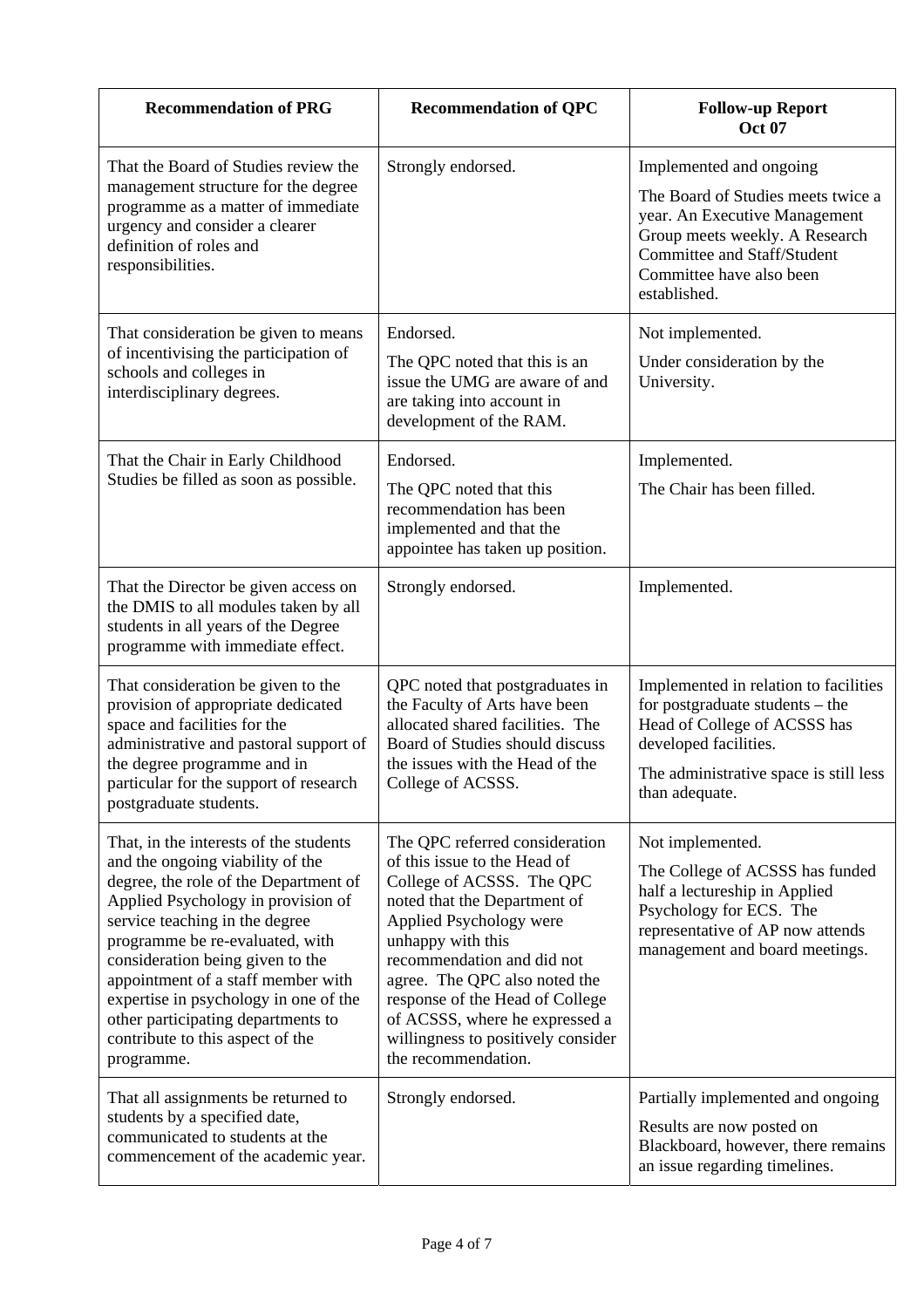| <b>Recommendation of PRG</b>                                                                                                                                                                                                                          | <b>Recommendation of QPC</b>                                                                                                                                                               | <b>Follow-up Report</b><br><b>Oct 07</b>                                                                                                                                                                                                                                                                         |
|-------------------------------------------------------------------------------------------------------------------------------------------------------------------------------------------------------------------------------------------------------|--------------------------------------------------------------------------------------------------------------------------------------------------------------------------------------------|------------------------------------------------------------------------------------------------------------------------------------------------------------------------------------------------------------------------------------------------------------------------------------------------------------------|
| That serious consideration be given to<br>double marking and moderation of<br>both assignments and written<br>examinations at the level of final year,<br>initially, with a view to ensuring<br>consistency of standards at all levels<br>eventually. | Endorsed double marking for<br>assignments but not for all written<br>examinations, in line with<br>University policy.                                                                     | Partially implemented<br>Sampling and moderation are now<br>taking place across all areas.<br>Additional resources would need to<br>be allocated to ECS if the<br>recommendation is to be<br>implemented in its entirety.                                                                                        |
| That the staff/student committee be.<br>reformulated with representation from<br>all participating departments and a<br>rotating Chair                                                                                                                | Strongly endorsed.                                                                                                                                                                         | Implemented                                                                                                                                                                                                                                                                                                      |
| That the timeframe of work<br>placements and their function within<br>the curriculum be re-considered.                                                                                                                                                | Endorsed.<br>QPC referred this<br>recommendation to the Board of<br>Studies (not a Curriculum<br>Committee) in the context of<br>adequate preparation for and<br>support during placements | Implemented and ongoing<br>Suggestions made by Curriculum<br>Committee were vetoed due to<br>timetabling problems. All 3 <sup>rd</sup> years<br>are now brought in for 20 hours<br>before 3 <sup>rd</sup> year placement. All<br>students are brought into UCC on<br>Wednesday during their placement<br>period. |
| That greater use be made of central<br>resources available, in particular the<br>Boole Library, rather than in the Dept<br>of Education Resource Centre and the<br>Department of Applied Social Studies<br>Off-print Collection.                      | Endorsed.<br>The QPC noted the response of<br>the Board of Studies. However it<br>re-iterated the need to have such<br>resources available centrally and<br>as widely as possible.         | Ongoing<br>Students are encouraged to use the<br>main Library and the Health<br>Science Library as well as<br>consulting the programme's off-<br>print collection which is now<br>available on Blackboard.com.                                                                                                   |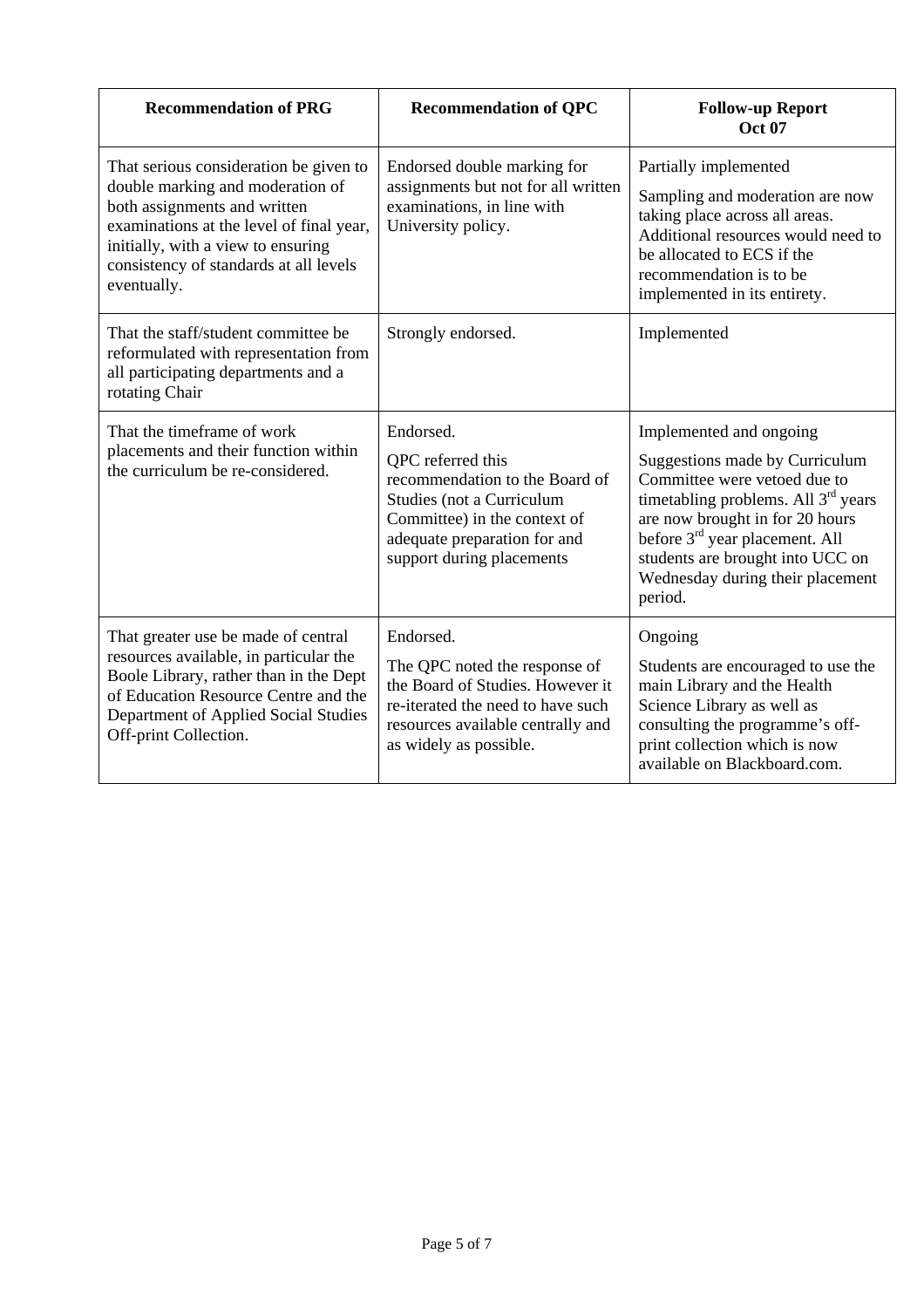| <b>Recommendation of PRG</b>                                                                                                                                                                                                                                                                                                                                                                                                                                                    | <b>Recommendation of QPC</b>                                                                                                                                                                    | <b>Follow-up Report</b><br><b>Oct 07</b>                                                                                                                                                                                                                                                |
|---------------------------------------------------------------------------------------------------------------------------------------------------------------------------------------------------------------------------------------------------------------------------------------------------------------------------------------------------------------------------------------------------------------------------------------------------------------------------------|-------------------------------------------------------------------------------------------------------------------------------------------------------------------------------------------------|-----------------------------------------------------------------------------------------------------------------------------------------------------------------------------------------------------------------------------------------------------------------------------------------|
| That greater focus be placed on<br>research-led teaching and learning<br>with a concentration on theoretical<br>currency in all reading lists and<br>encouragement of students to make<br>maximum use of library resources,<br>including journal and electronic<br>sources, and to be trained in research<br>methods at undergraduate level.                                                                                                                                    | Endorsed.<br>The Board of Studies should<br>examine the programme<br>objectives and the expected<br>learning outcomes, with a view to<br>focusing on the research-led<br>teaching and learning. | Ongoing<br>The Board of Studies is aware of<br>this issue and is working to increase<br>their focus on research-led teaching<br>and research methods.                                                                                                                                   |
| That the Board of Studies examine<br>possibilities and ways of encouraging<br>interdisciplinary research projects<br>with a focus on pursuit of external<br>research funding and increasing<br>publication in peer reviewed and<br>international journals, by, for<br>example,<br>Introduction of a research seminar<br>a.<br>series;<br>Formation of an interdisciplinary<br>b.<br>research committee;<br>Organisation of research<br>$\mathbf{c}$ .<br>presentation/away days | Endorsed.                                                                                                                                                                                       | Implemented<br>The programme have introduced a<br>research seminar series and formed<br>an interdisciplinary committee. The<br>programme has also contributed to<br>$OMEP1$ with research publications<br>undertaken by the staff of ECS.                                               |
| That the potential for interdisciplinary<br>PhD research across disciplines with<br>co-supervision of students be actively<br>promoted.                                                                                                                                                                                                                                                                                                                                         | Strongly endorsed.<br>QPC urged immediate action on<br>this.                                                                                                                                    | Not implemented                                                                                                                                                                                                                                                                         |
| Research-active staff should develop<br>a formal peer mentoring programme,<br>and modelling, in order to encourage<br>all staff to become research active and<br>engaged in a research culture.                                                                                                                                                                                                                                                                                 | Strongly endorsed.<br>QPC urged immediate action on<br>this.                                                                                                                                    | Ongoing.<br>However, each of the contributing<br>departments have their own PhD<br>Programmes and so far 10 (BA<br>(ECS) students have graduated with<br>Ph.D's (9 in Education; 1 in<br>Paediatrics). 12 PhD students are<br>currently registered in the<br>participating departments. |
| That negotiations actively continue to<br>have the degree fully recognised by<br>the Health Service<br>Executive/Department of Health and<br>Children.                                                                                                                                                                                                                                                                                                                          | Strongly endorsed.                                                                                                                                                                              | Ongoing                                                                                                                                                                                                                                                                                 |

<span id="page-5-0"></span> 1 OMEP: l' Organisation Mondiale pour l'Éducation Préscolaire [World Organisation for Early Childhood Education]